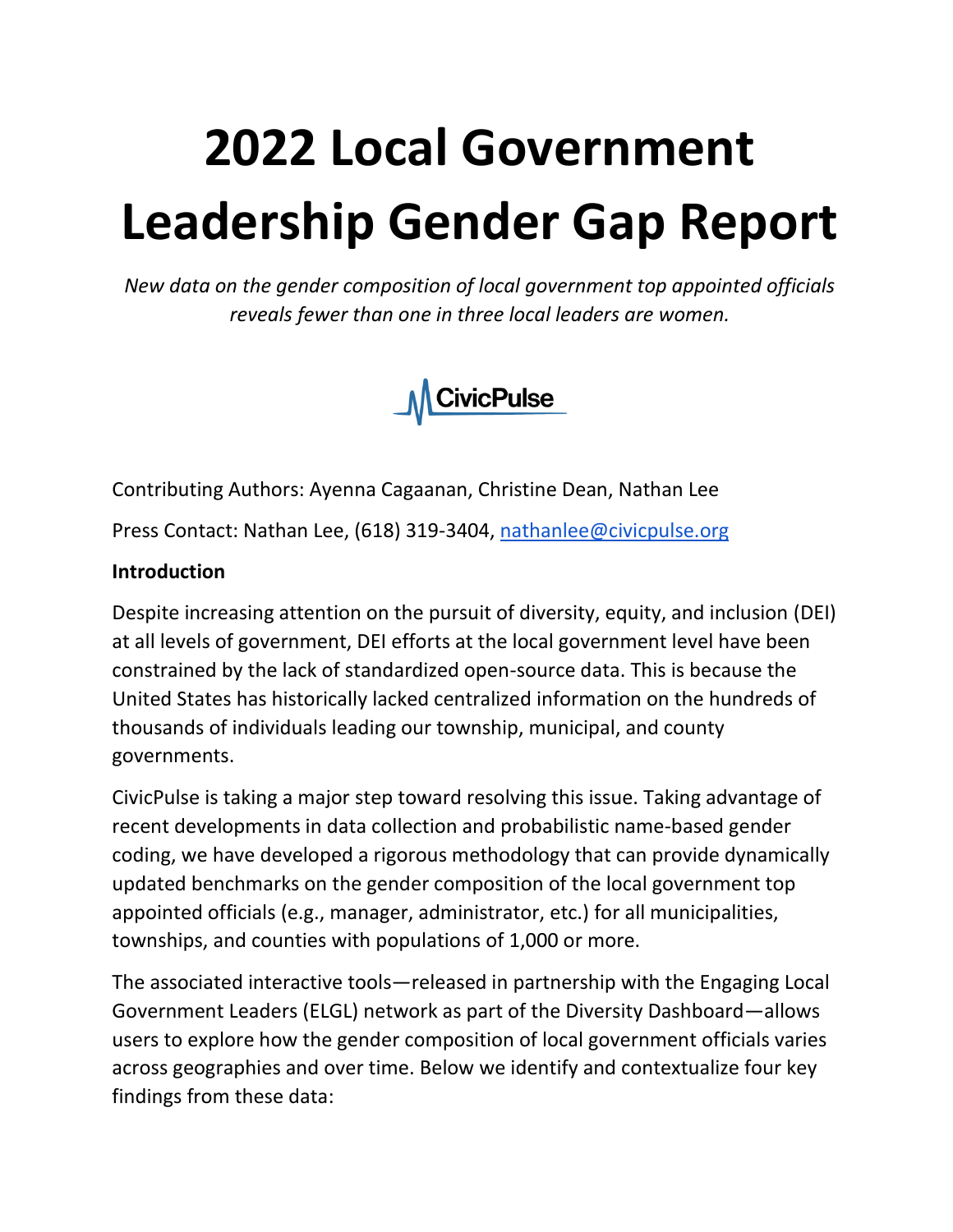

**Finding 1.** *Fewer than one out of three local government top appointed officials are women.* As of 2022, there are 9,505 local governments serving communities of 1,000 or more with a top appointed official. Of these, only 29% are women. By comparison, [according to the Bureau of Labor and Statistics,](https://www.bls.gov/cps/cpsaat03.htm) women now make up almost half of the workforce (47%).



Figure 1. National Percentage of Local Top Appointed Officials Who Are Women. The 2022 national average is 29% for local government top appointed officials serving communities of 1,000 or more. This estimate is based on the gender coding of more than 9,500 records.

Source: CivicPulse (March 2022)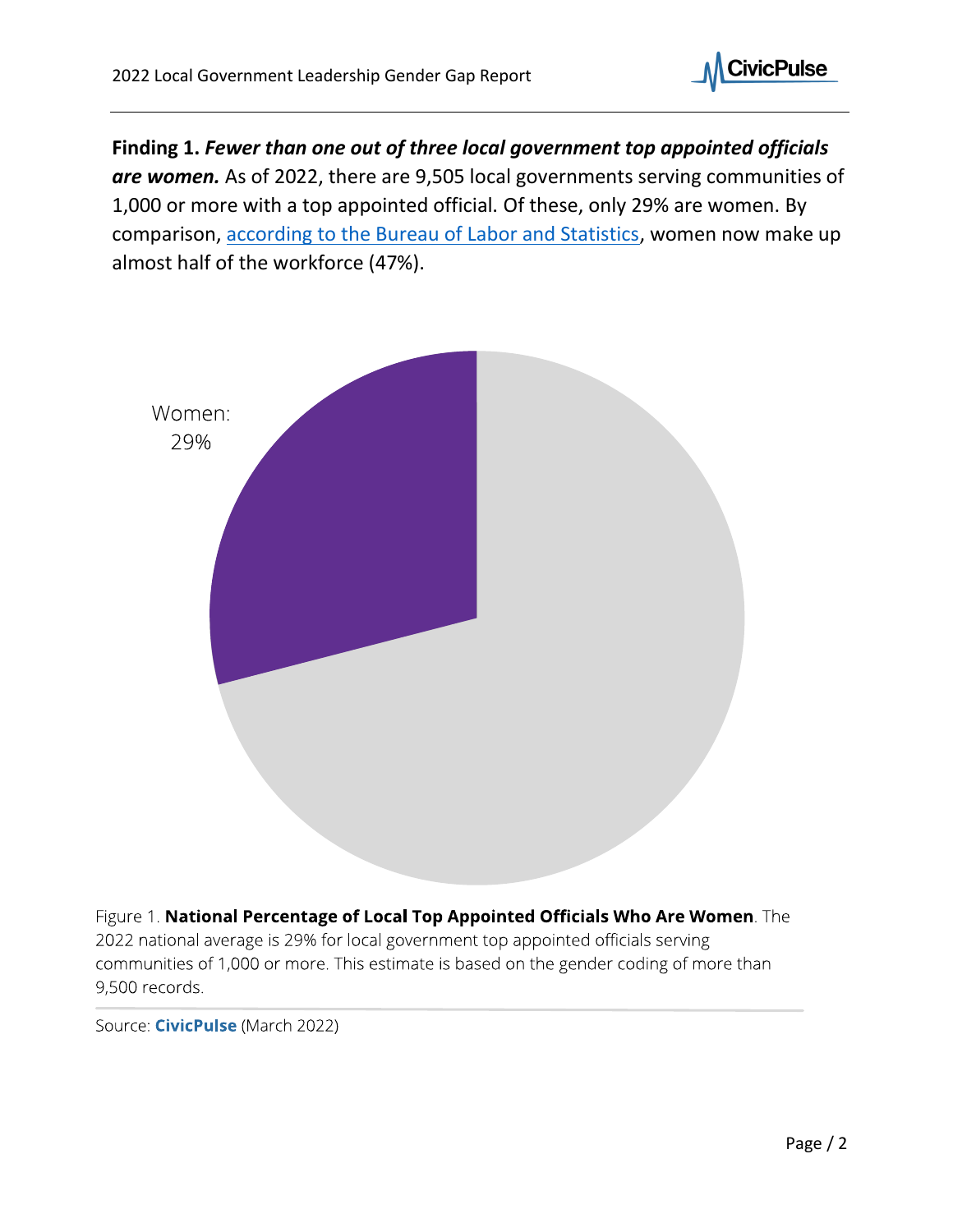

**Finding 2.** *The percentage of top appointed officials has been rising slowly since* 

*2013.* In 2013, 22% of top appointed local government officials were women. Since then, that percentage has been growing at a rate of less than one percent per year. At that rate of change, we will not reach gender parity among local government leaders until 2048.



Source: CivicPulse (March 2022)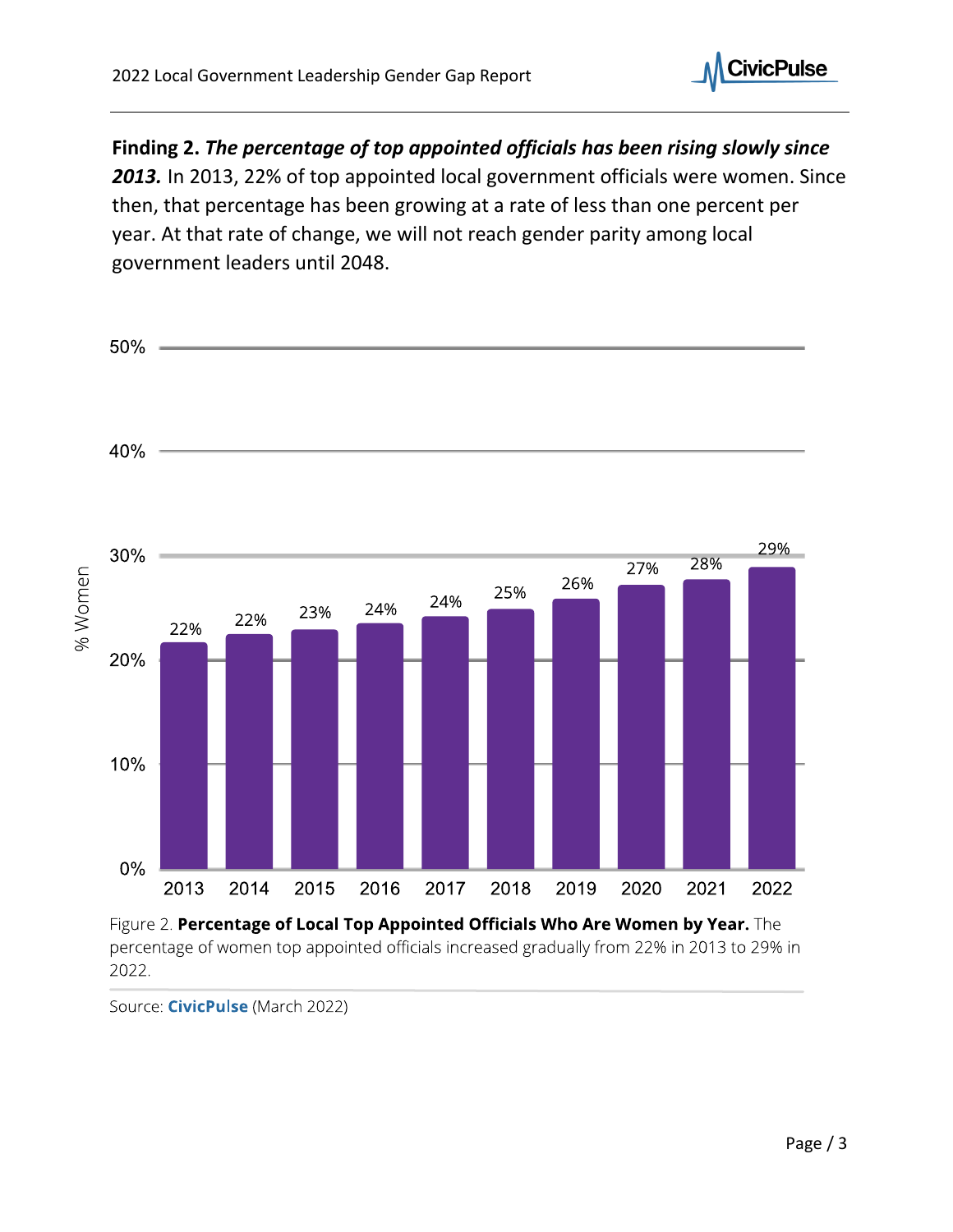

**Finding 3.** *Local governments with smaller populations are more likely to have women leaders.* The local governments most likely to have women appointed leaders are those serving the smallest communities (1,000 to 5,000 people). Of the 3,469 top appointed officials in this group, 38% of them are women. By comparison, only 24% of the 6,008 top appointed officials serving communities of 5,000 or more are women.



Size. The local governments serving the smallest communities (1-5k) are also the most likely to have women leaders.

Source: CivicPulse (March 2022)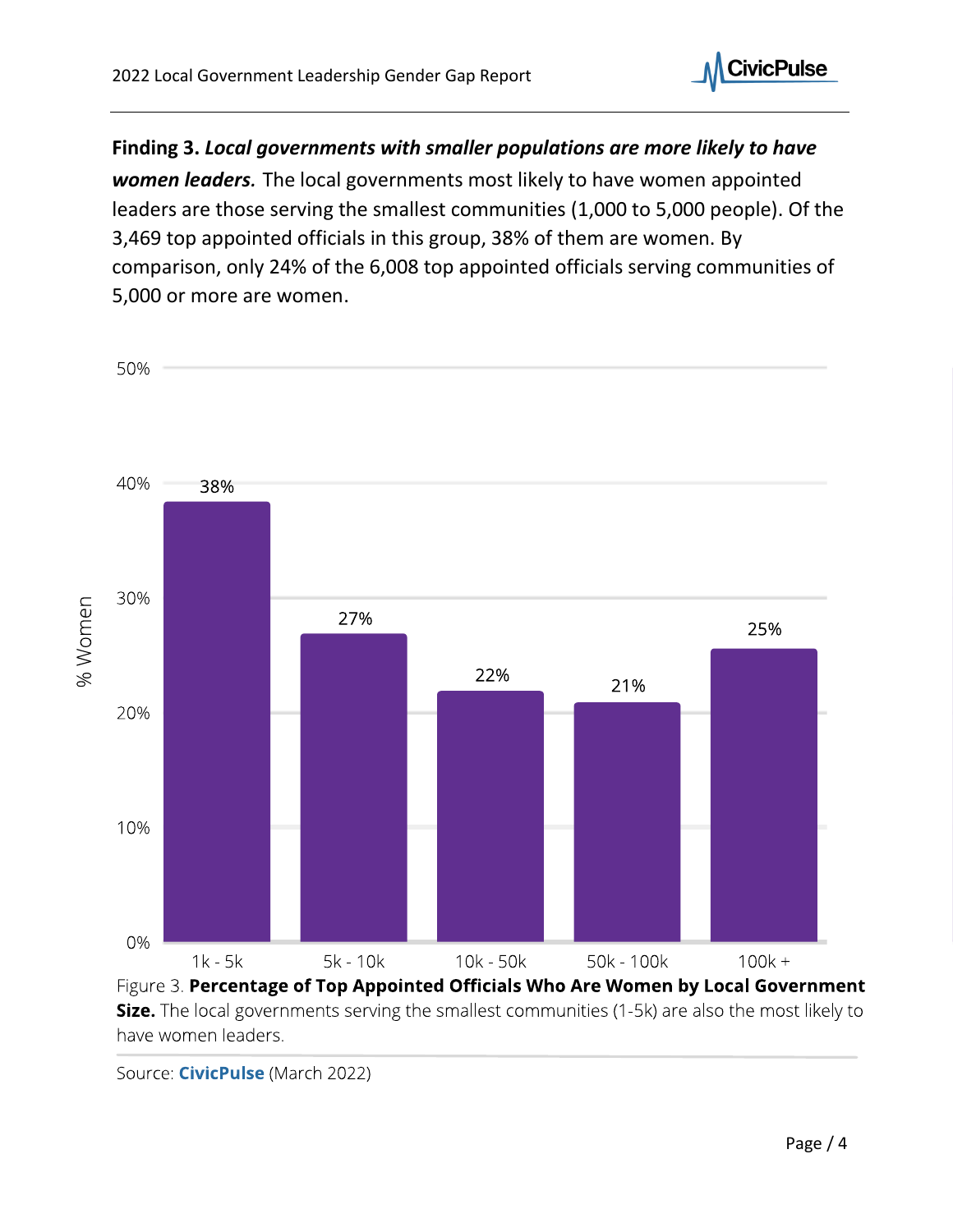

**Finding 4**. *Alabama is the only state that has reached gender parity in the composition of local government top appointed officials.* 57% of the 109 local governments with top appointed officials in Alabama are led by women. The next closest states are Idaho (48% of 33 governments), West Virginia (47% of 73 governments), New Hampshire (45% of 162 governments), and Maine (43% of 208 governments).



Figure 4. 5 States With The Highest Percentage of Local Top Appointed Officials Who Are Women. Alabama currently has the highest percentage of women top appointed officials (57%), followed by Idaho (48%), West Virginia (47%), New Hampshire (45%), and Maine (43%).

Source: CivicPulse (March 2022)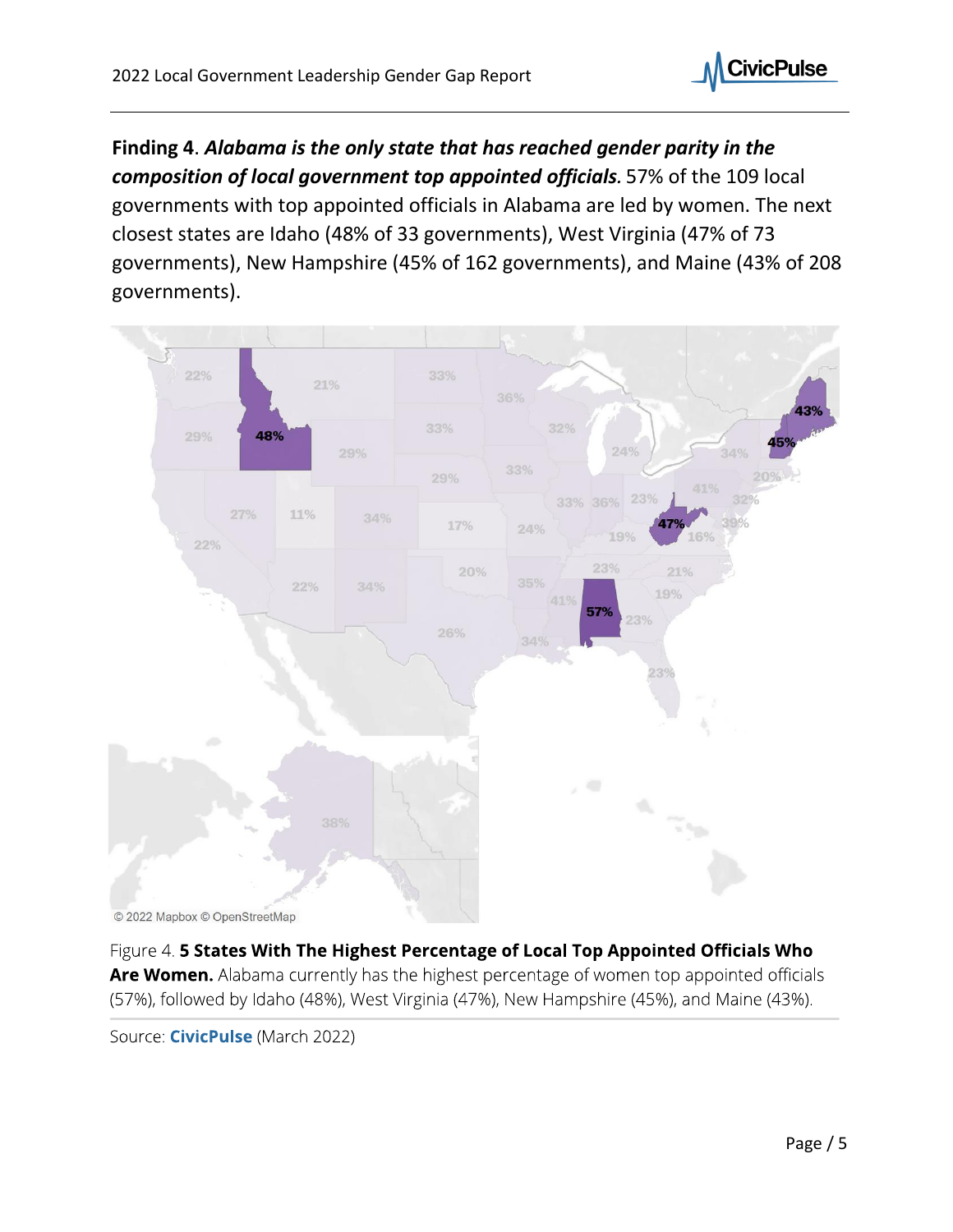

## **Conclusion**

Although women have taken many strides toward equality in society, women are still largely underrepresented in local government leadership. While things are changing, it is slow progress. It is also apparent that the representation varies greatly from state to state and by community size. We hope that providing these findings, open-source data, and the associated [interactive tools](https://diversitydashboard.org/data_research/) will facilitate more informed, evidence-based discourse on this important issue.